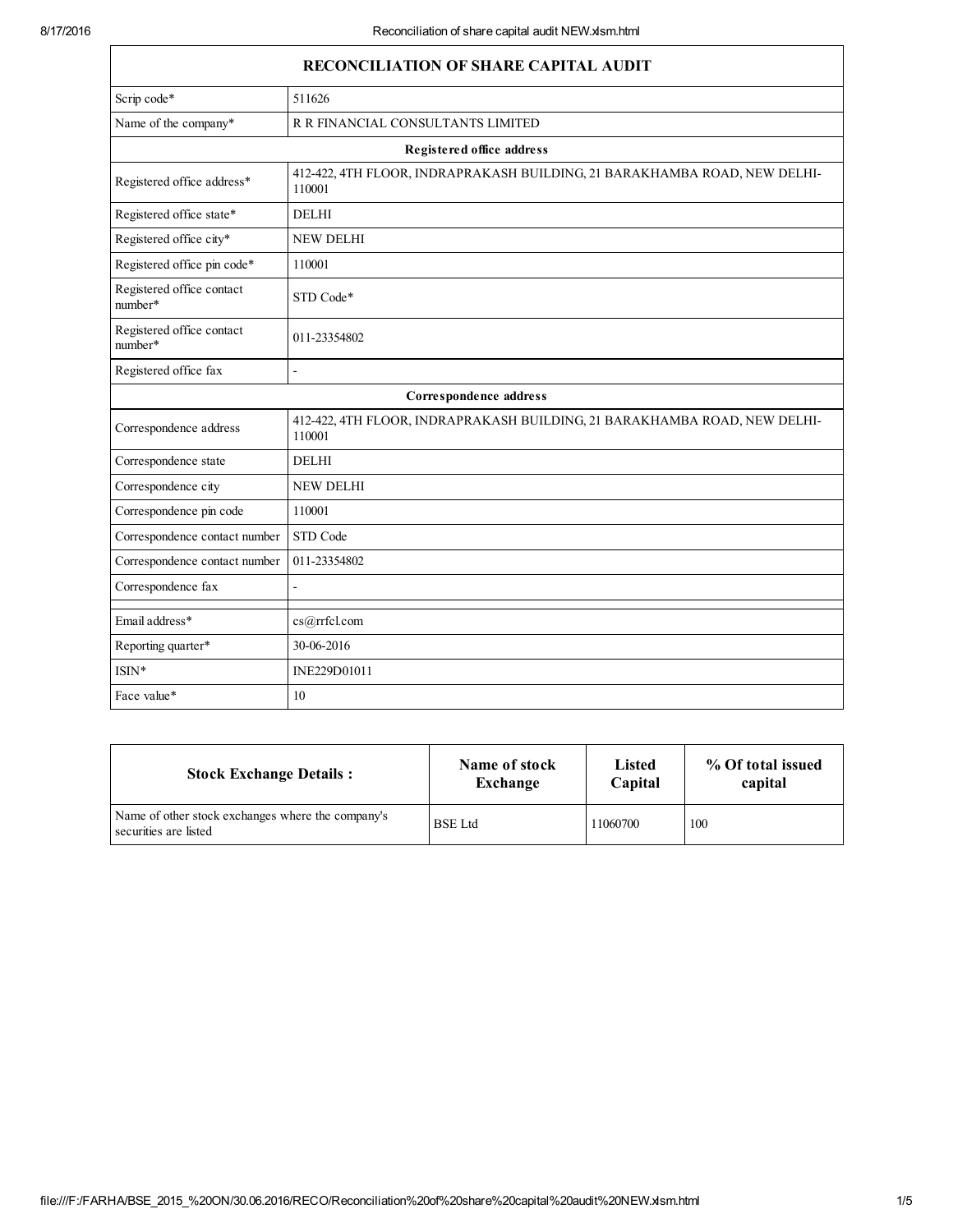| <b>Capital Details:</b>                                                           |                  |                           |  |
|-----------------------------------------------------------------------------------|------------------|---------------------------|--|
|                                                                                   | Number of shares | % Of total issued capital |  |
| Issued capital*                                                                   | 11060700         |                           |  |
| Listed capital (BSE) (As per company records)*                                    | 11060700         | 100                       |  |
| Held in dematerialised form in CDSL*                                              | 8956628          | 80.98                     |  |
| Held in dematerialised form in NSDL*                                              | 728172           | 6.58                      |  |
| Physical*                                                                         | 1375900          | 12.44                     |  |
| Total no. of shares*                                                              | 11060700         | 100                       |  |
| Reasons for difference if any, Between issued capital and listed capital*         |                  |                           |  |
| Reasons for difference if any, Between issued capital and total number of shares* |                  |                           |  |
| Reasons for difference if any, Between listed capital and total number of shares* |                  |                           |  |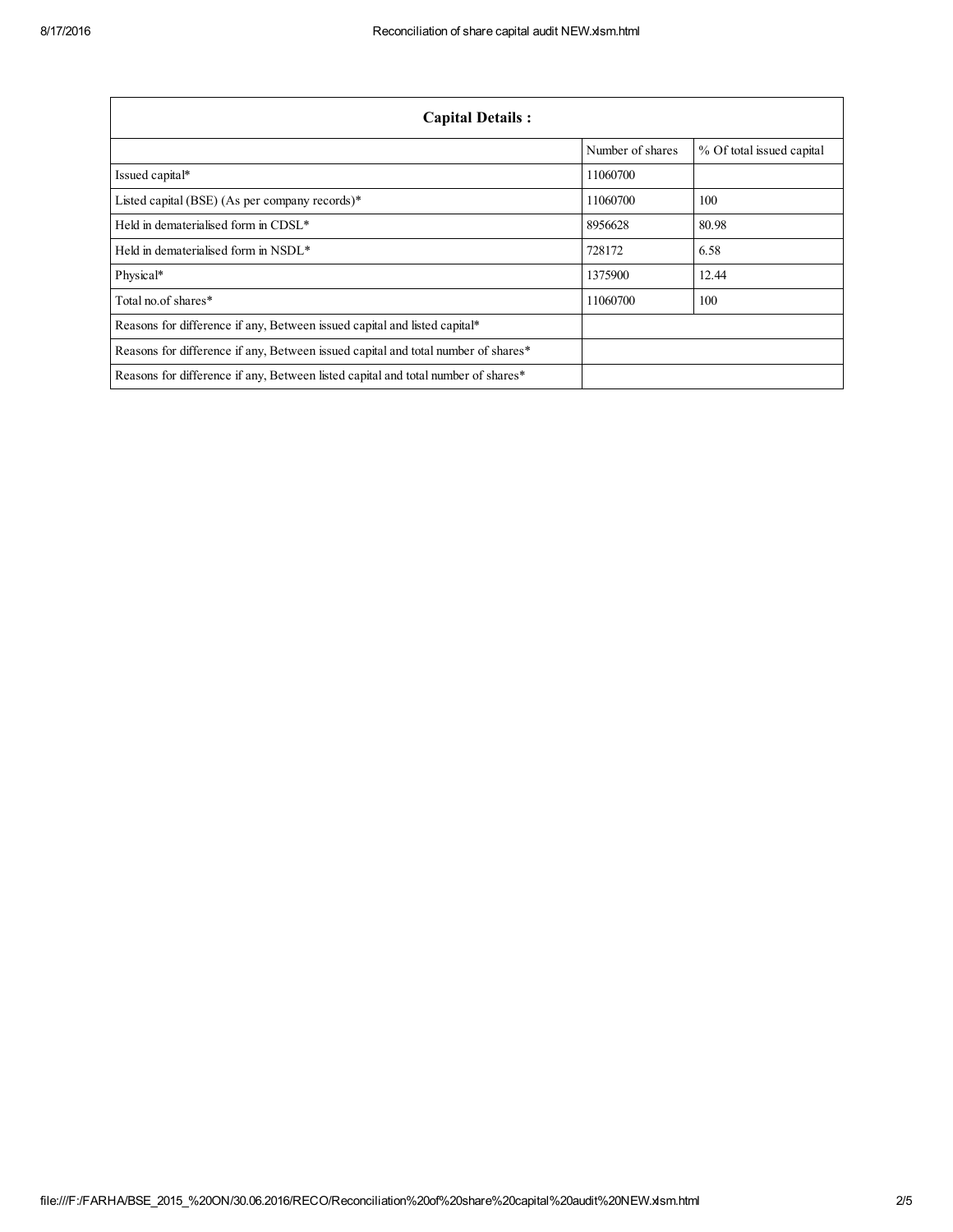$\Gamma$ 

| Certifying the details of changes in share capital during the quarter under consideration as per Table<br>below: |             |                 |                                      |                                                  |                                        |                                        |                                                 |
|------------------------------------------------------------------------------------------------------------------|-------------|-----------------|--------------------------------------|--------------------------------------------------|----------------------------------------|----------------------------------------|-------------------------------------------------|
| Serial<br>N <sub>0</sub>                                                                                         | Particulars | No.of<br>shares | Applied / Not<br>Applied for listing | Listed on Stock<br>Exchanges (Specify)<br>Names) | whether<br>intimated to<br><b>CDSL</b> | whether<br>intimated to<br><b>NSDL</b> | In-prin appr. pending for<br>SE (Specify Names) |
|                                                                                                                  |             |                 |                                      |                                                  |                                        |                                        |                                                 |

| Register of members is updated*                                                                               | Yes |
|---------------------------------------------------------------------------------------------------------------|-----|
| If not, Updated upto which date                                                                               |     |
| Reference of previous quarter with regards to excess dematerialised shares. If any,                           |     |
| Has the company resolved the matter (excess dematerialised shares mentioned above) in the current quarter ? * |     |
| If not, Reason why?                                                                                           |     |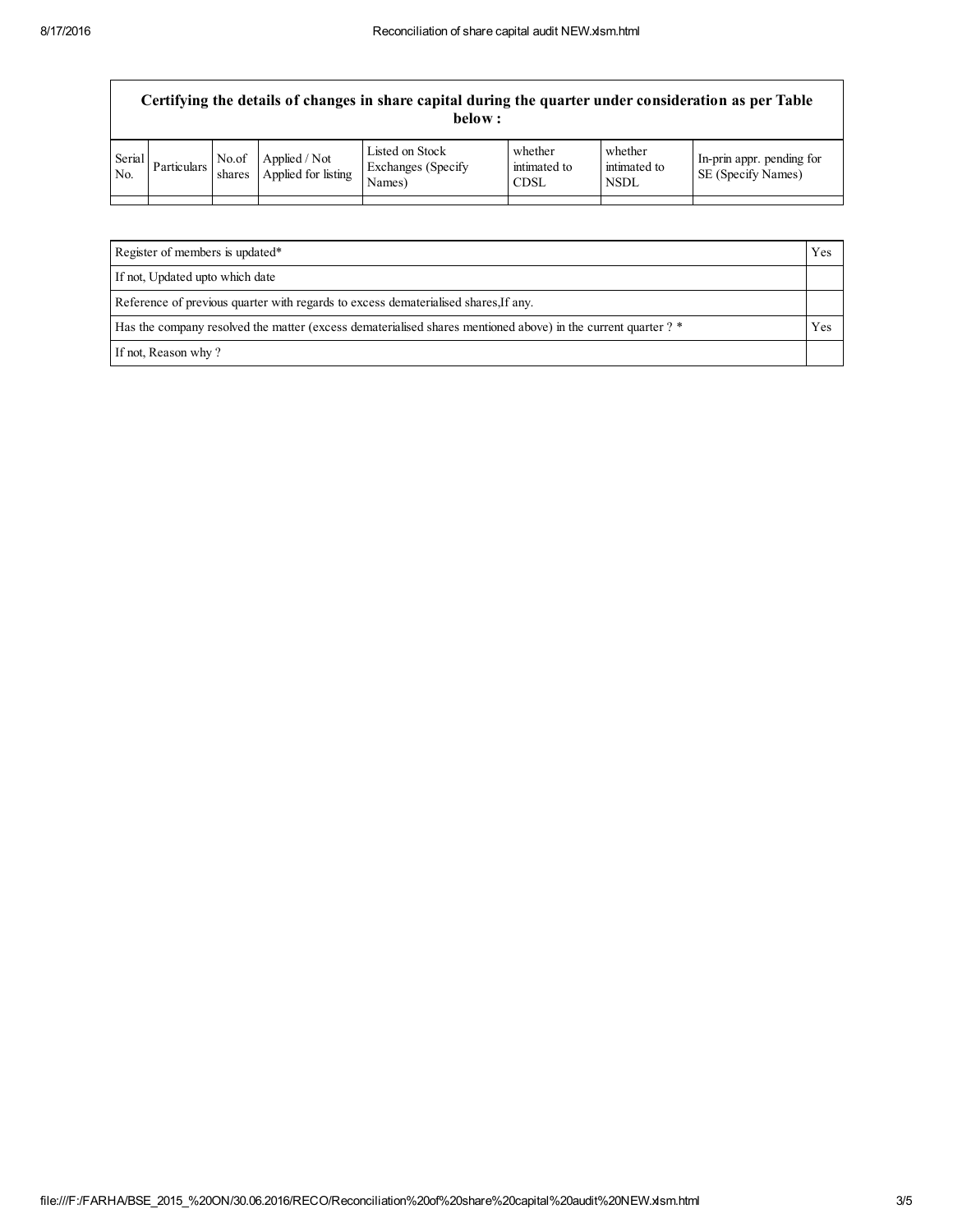## Mentioned the total no.of requests, If any, confirmed after 21 days and the total no.of requests pending beyond 21 days with the reasons for delay

| Total no. of demat requests    | No.of requests* | No.of shares* | Reasons for delay |
|--------------------------------|-----------------|---------------|-------------------|
| Confirmed after 21 days*       |                 |               |                   |
| Pending for more than 21 days* |                 |               |                   |

| <b>Compliance Officer Details</b> |                          |  |
|-----------------------------------|--------------------------|--|
| Name of the compliance officer*   | MS. FARHA NAAZ           |  |
| Designation*                      | <b>COMPANY SECRETARY</b> |  |
| Membership Nos                    | 36952                    |  |
| Telephone no.*                    | 011-23354802             |  |
| Fax no.                           | -                        |  |
| $E$ -mail id*                     | cs@rrfcl.com             |  |